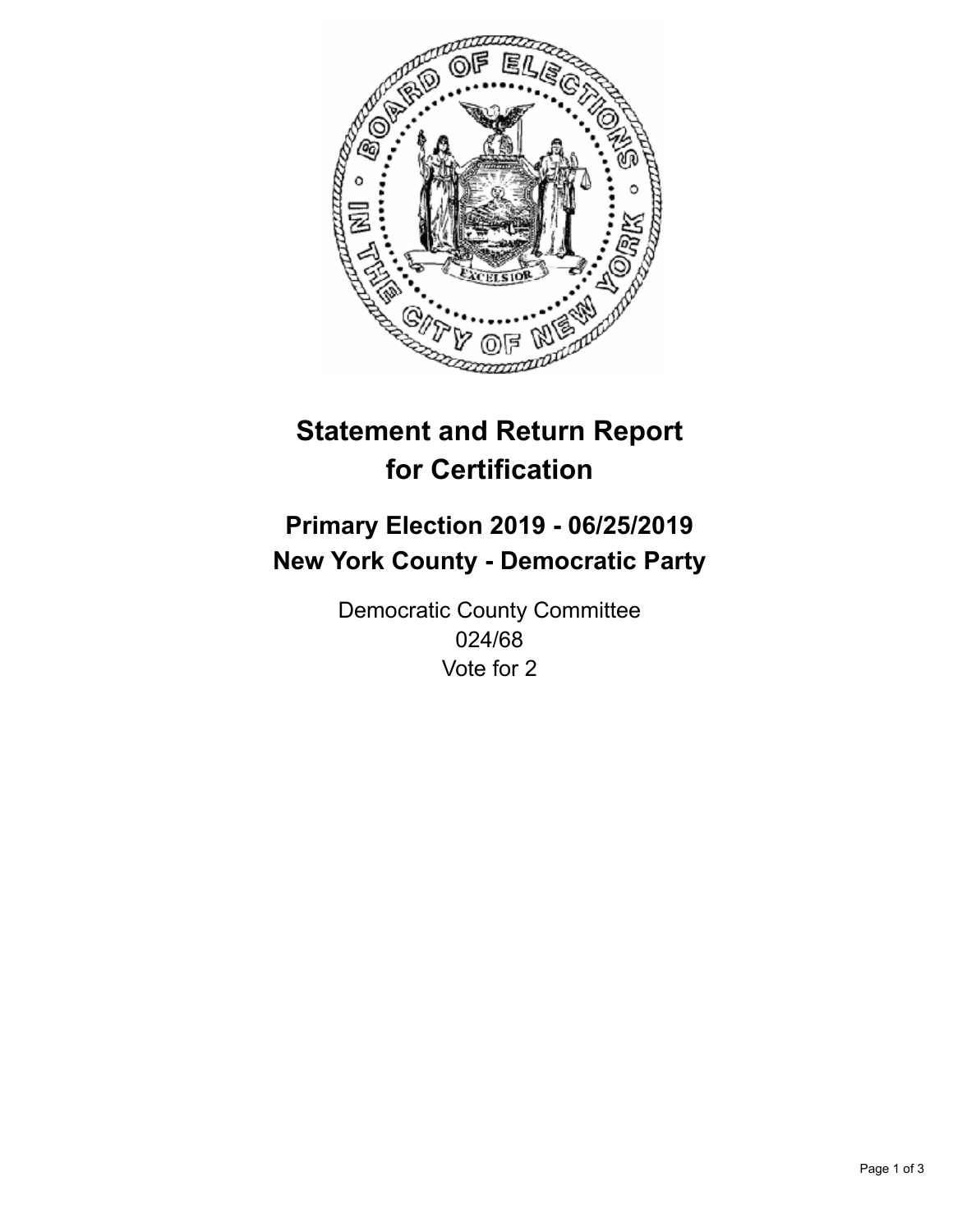

## **Assembly District 68**

| PUBLIC COUNTER                                           | 9  |
|----------------------------------------------------------|----|
| <b>MANUALLY COUNTED EMERGENCY</b>                        | 0  |
| ABSENTEE / MILITARY                                      | 0  |
| <b>AFFIDAVIT</b>                                         |    |
| <b>Total Ballots</b>                                     | 10 |
| Less - Inapplicable Federal/Special Presidential Ballots | 0  |
| <b>Total Applicable Ballots</b>                          | 10 |
| ROBERT J. RODRIGUEZ                                      | 9  |
| LUIS PELLOT                                              | 2  |
| <b>MADELINE MURPHY</b>                                   | 2  |
| <b>Total Votes</b>                                       | 13 |
| Unrecorded                                               | 7  |